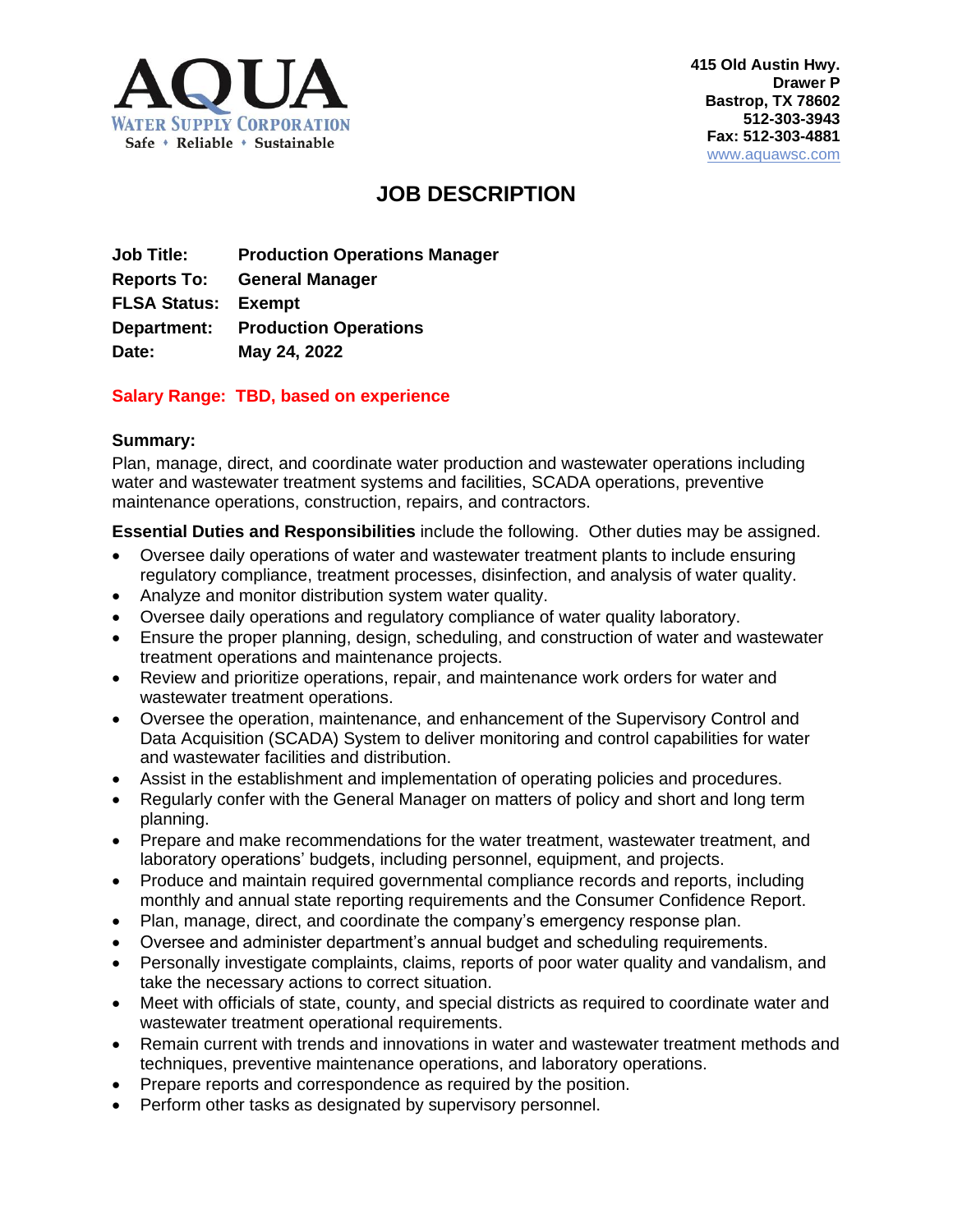### **Qualifications:**

To perform this job successfully, an individual must be able to perform each essential duty satisfactorily. The requirements listed below are representative of the knowledge, skill, and/or ability required. Reasonable accommodations may be made to enable individuals with disabilities to perform the essential functions.

### **Education/Experience:**

Bachelor's degree (BS) from an accredited four-year college or university; or seven (7) years of related experience and/or training; or equivalent combination of education and experience.

## **Language Ability:**

Ability to read, analyze, and interpret technical procedures, professional journals, written procedures, and instruction manuals. Ability to write reports, business correspondence, and procedure manuals. Ability to respond to common inquiries or complaints from customers, regulatory agencies, or members of the business community. Ability to develop presentations and written materials for publication that conform to prescribed style and format. Ability to effectively present information to top management, public groups, and boards of directors.

## **Math Ability:**

Ability to compute rate, ratio, and percent and to draw and interpret bar graphs. Ability to apply concepts such as fractions, percentages, ratios, and proportions to practical solutions. Ability to work with mathematical concepts such as probability and statistical inference, and fundamentals of plane and solid geometry and trigonometry. Ability to calculate geometrical factors such as proportions, area, circumference, and volume.

## **Reasoning Ability:**

Ability to define problems, collect data, establish facts, and draw valid conclusions. Ability to solve practical problems and deal with a variety of concrete variables in situations where only limited standardization exists. Ability to interpret an extensive variety of technical instructions in mathematical or diagram form and deal with several abstract and concrete variables.

#### **Computer Skills:**

Database Software, Work Order Processing, Word Processing, Excel, E-Mail, Internet Software.

# **Other Knowledge, Skills, & Abilities:**

None required for this position. Additional specialized training may be required.

# **Certificates and Licenses:**

Valid State of Texas Driver's License. Texas Class C Water Operator Certificate and a Texas Class C Wastewater Certificate.

#### **Supervisory Responsibilities:**

Supervise non-supervisory and supervisory employees in water, wastewater, and laboratory operations and other support services. Carry out supervisory responsibilities in accordance with the organization's policies and applicable laws. Responsibilities include interviewing, hiring, and training employees; planning, assigning, and directing work; appraising performance; rewarding and disciplining employees; addressing complaints; and resolving problems.

#### **Work Environment:**

The work environment characteristics described here are representative of those an employee encounters while performing the essential functions of this job. Reasonable accommodations may be made to enable individuals with disabilities to perform the essential functions.

While performing the duties of this job, the employee is occasionally exposed to work near moving mechanical parts and risk of electrical shock. The noise level in the work environment is usually moderate.

# **Physical Demands:**

The described physical demands are representative of those that must be met by an employee to successfully perform the essential functions of this job. Reasonable accommodations may be made to enable individuals with disabilities to perform the essential functions.